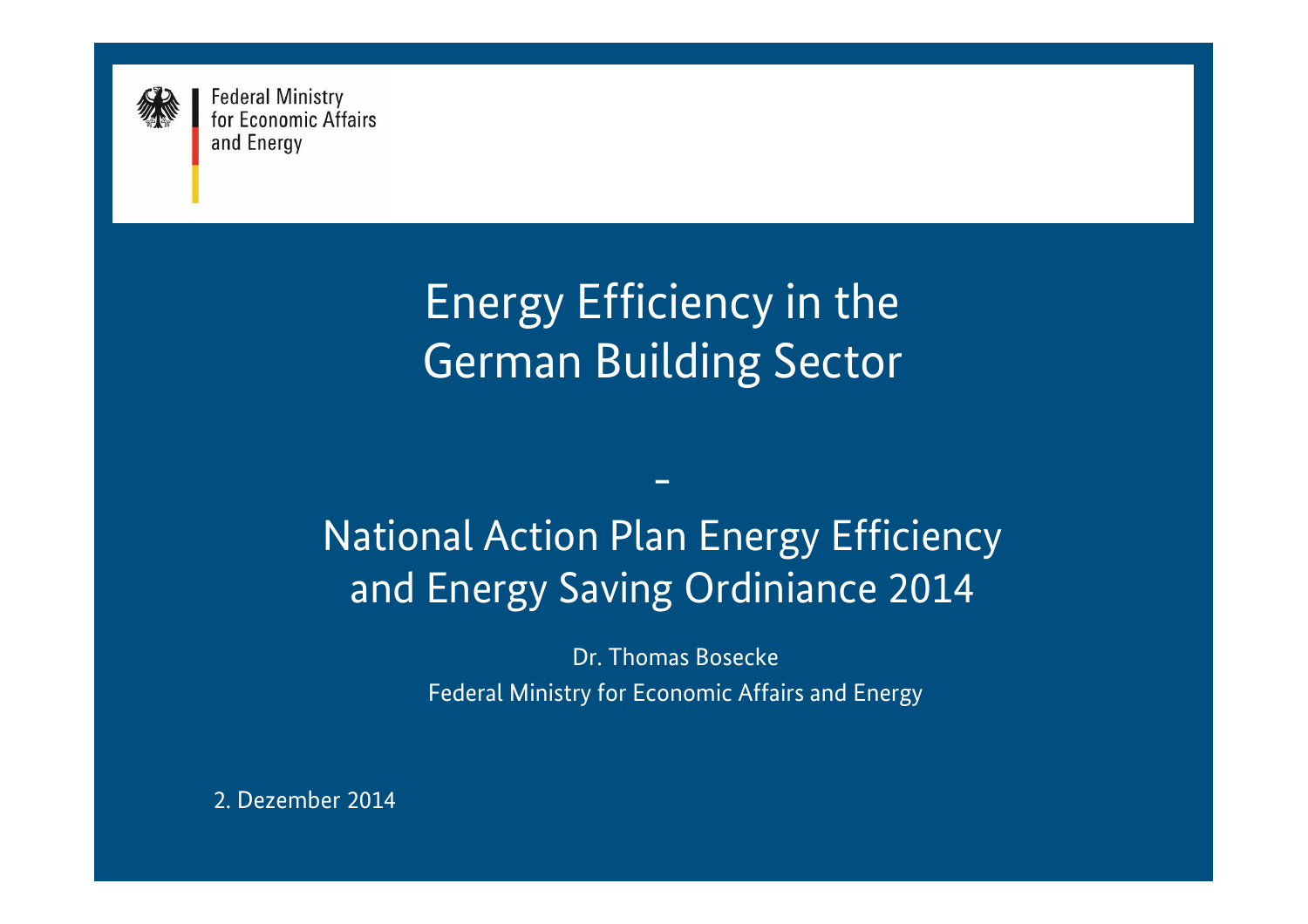

- **(1) The German Energy Transition ("Energiewende")**
- (2) National Energy Efficiency Action Plan (NAPE)
- (3) Legal Framework –Building Sector
- (4) Promotion of Energy Efficiency in the Building Sector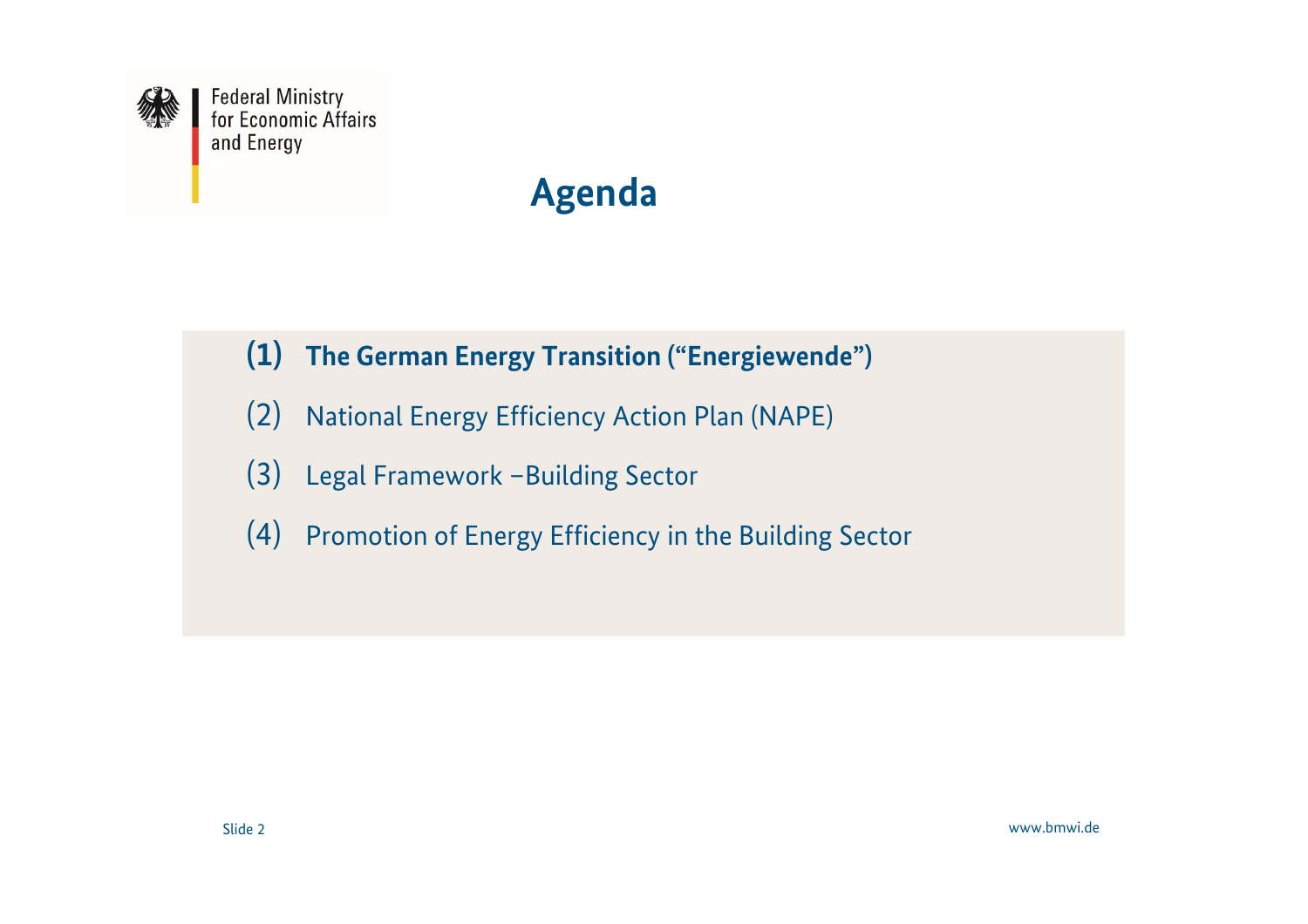

### **German Energy Transition–Strategy up to 2050**

- **Climate protection**
	- $\Rightarrow$  Reduction of GHG emissions as an international goal
- **Secure and develop German industrial base**  $\Rightarrow$  security of supply, payable
- **Reduction of import dependency**  $\Rightarrow$  despite an increasing global energy demand





- **International: Aim of 80-95% GHG reduction up to 2050 (G20 L'Aquila)**
- **European: 20-20-20 Energy Pact 2009**
- **National: Integrated Energy and Climate Program 2007, Energy Concept 2010 and Phase-out of nuclear energy 2011**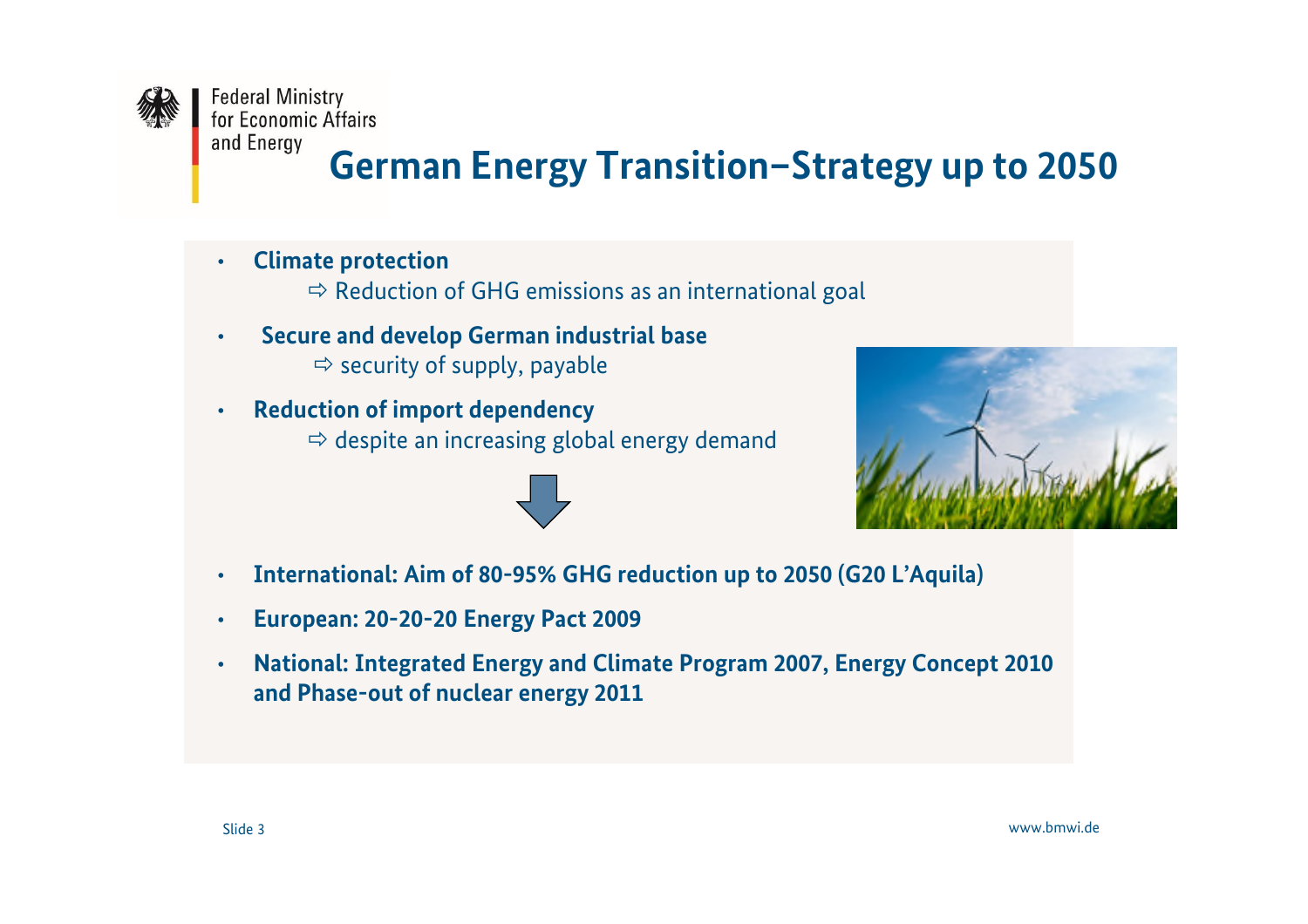

### **Energy Concept**

| <b>The Energy Strategy 2010</b>                                     | 2011    | 2020   | 2030   | 2040   | 2050   |
|---------------------------------------------------------------------|---------|--------|--------|--------|--------|
| <b>Reduction in greenhouse gas</b><br>emissions (base year: 1990)   | $-23%$  | $-40%$ | $-55%$ | $-70%$ | $-80%$ |
| Share of renewable energies in total<br>final energy consumption    | $11\%$  | 18 %   | 30%    | 45 %   | 60 %   |
| Share of renewable energies in<br>electricity consumption           | 22%     | 35 %   | 50 %   | 65 %   | 80 %   |
| <b>Reduction of primary energy</b><br>consumption (base year: 2008) | $-6 \%$ | $-20%$ |        |        | $-50%$ |



**Contract Contract Contract Contract Contract Contract Contract Contract Contract Contract Contract Contract Contract Contract Contract Contract Contract Contract Contract Contract Contract Contract Contract Contract Contr** 

#### ›By 2020:

› **- 40%** Green House Gas (**GHG**) emissions compared with 1990 levels

›**- 20%** Primary Energy Consumption (**PEC**) compared with 2008 levels

#### ›By 2050:

› **- 80%** Green House Gas (**GHG**) emissions compared with 1990 levels

› **- 50%** Primary Energy Consumption (**PEC**) compared with 2008 levels

#### **Energy Concept – Chapter Buildings**

- › By 2020
	- **20% Heat** demand (incl. warm water)
- › By 2050
	- **80% Primary energy** demand

**Existing building** stock to be "almost climate neutral"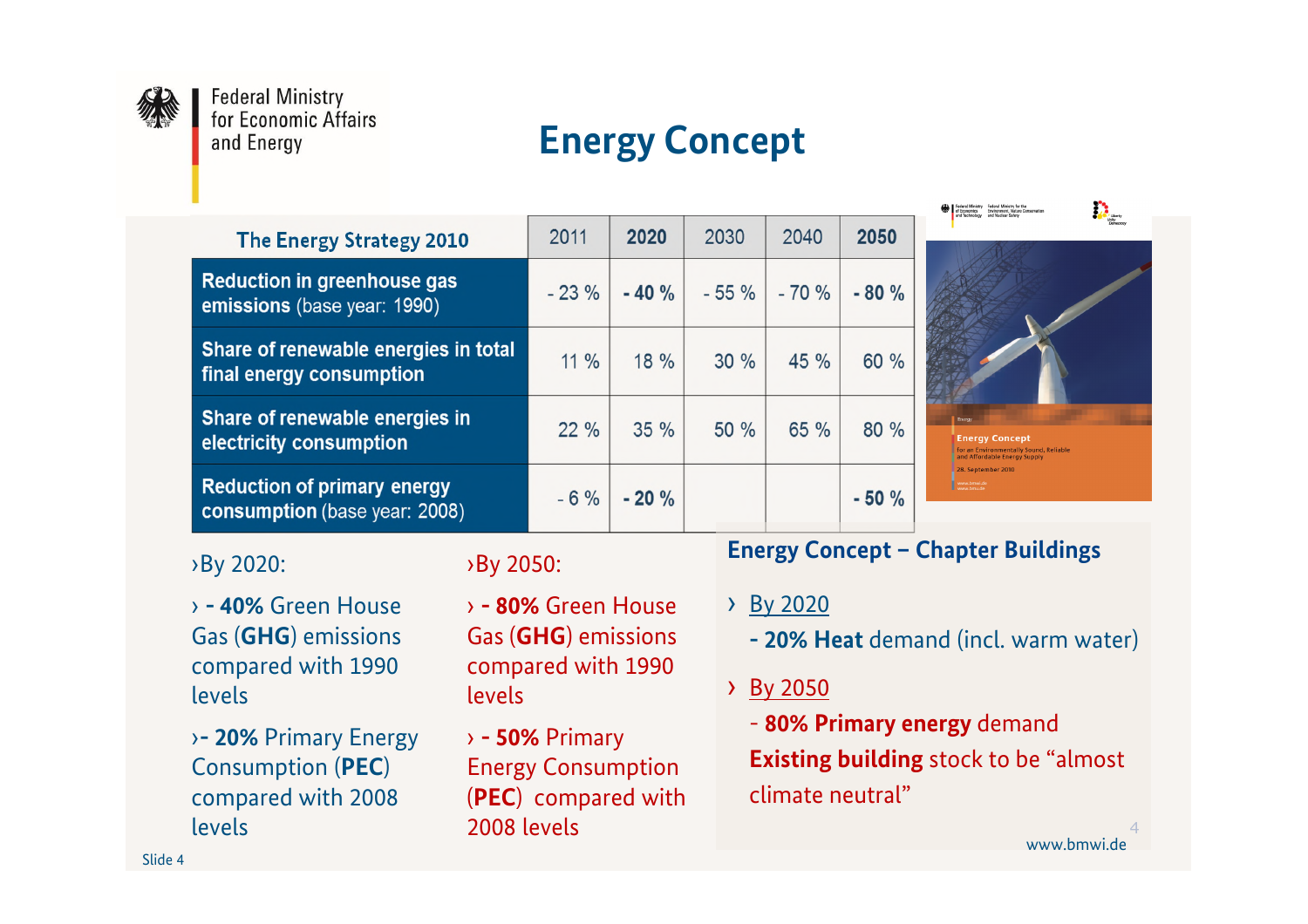

#### **Energy Efficiency in the Building Sector**

- › **about 35-40 % of final energy consumption in Germany**
- › **about 30 % of CO<sup>2</sup> emissions**
- › **65 % of buildings had been erected before the enactment of the first legislation setting building standards to save energy in 1977.**

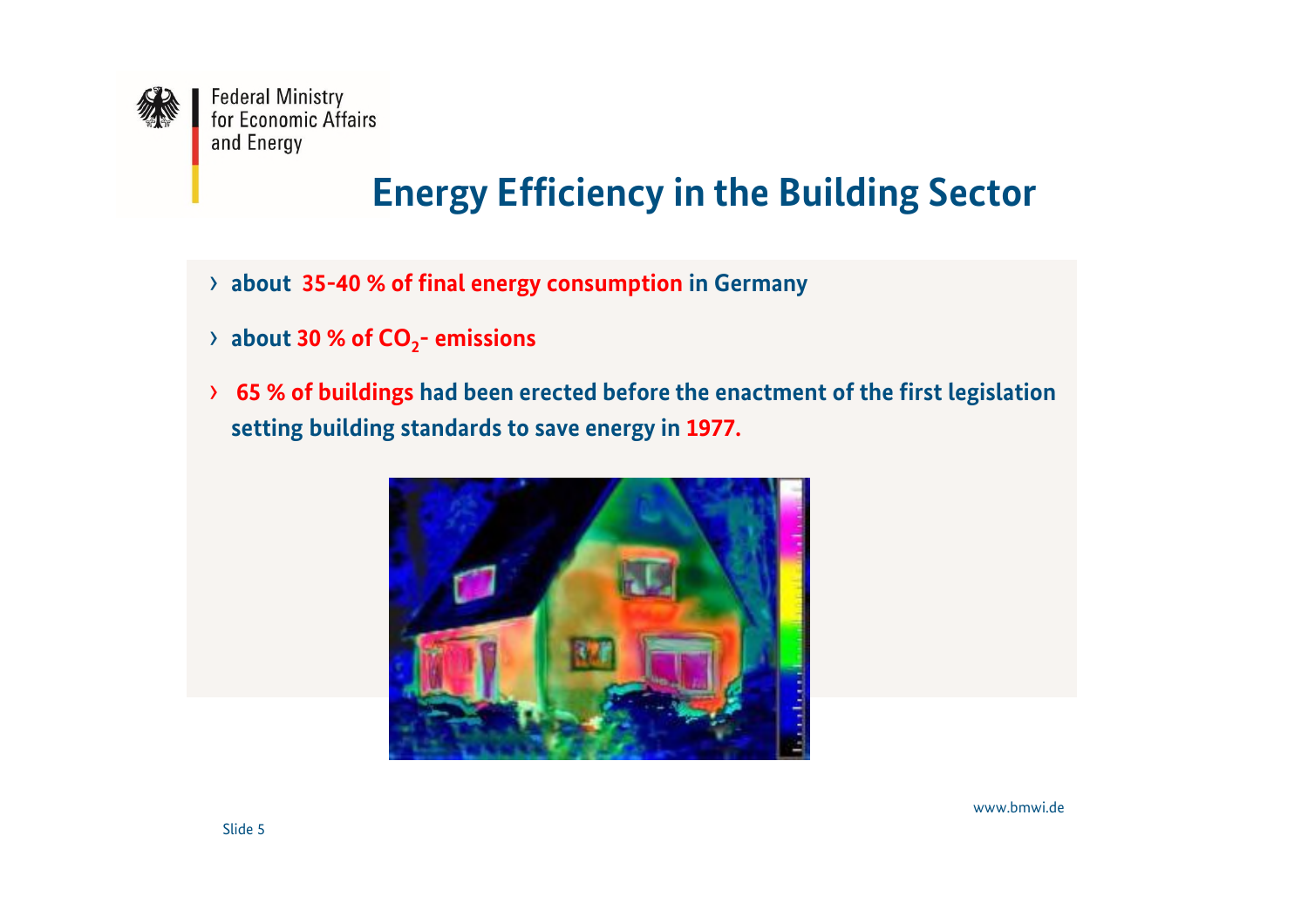

- (1) The German Energy Transition ("Energiewende")
- **(2) National Energy Efficiency Action Plan (NAPE)**
- (3) Legal Framework –Building Sector
- (4) Promotion of Energy Efficiency in the Building Sector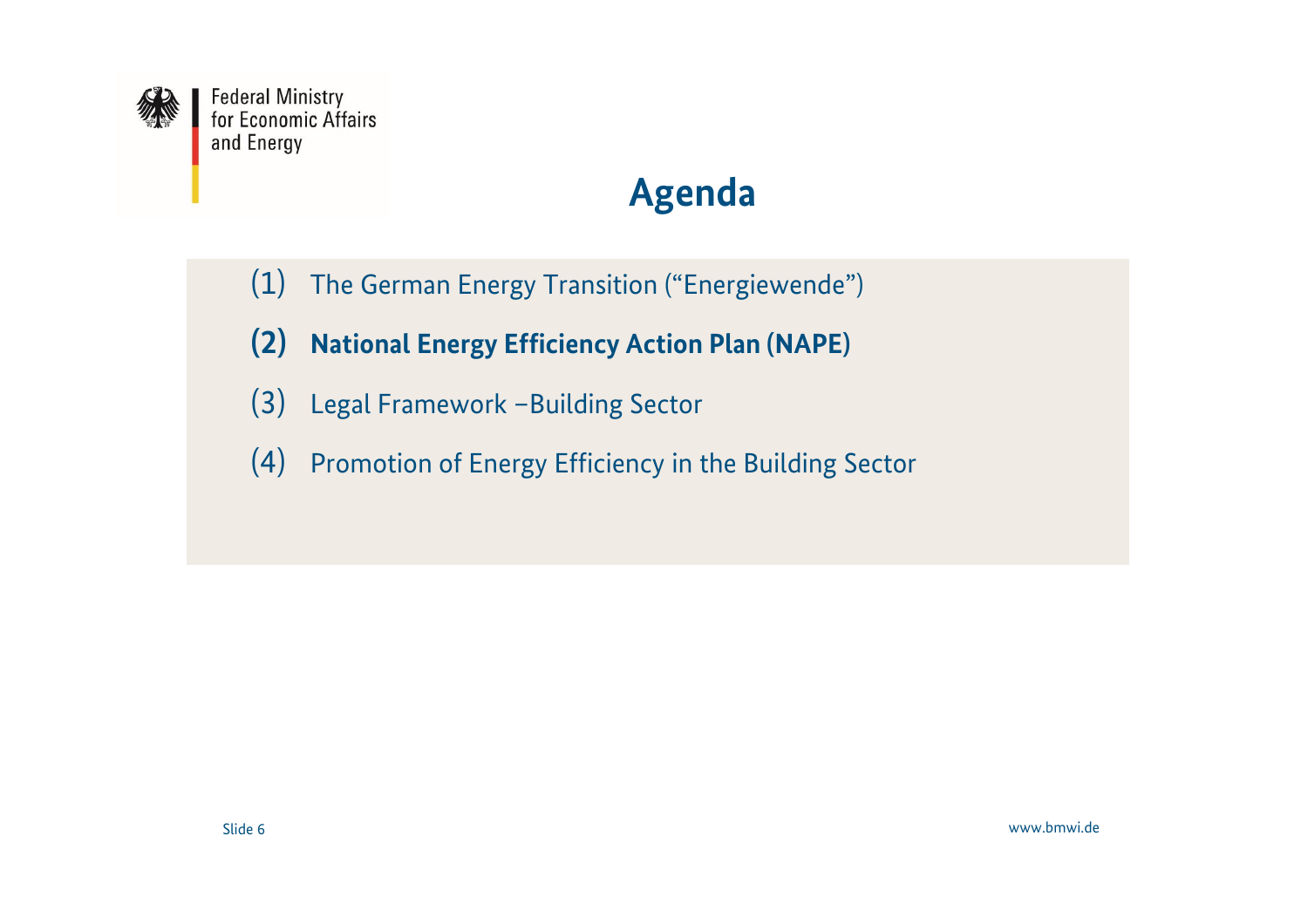

### **Strategies and Instruments by the Federal Government**

**Cabinet of Ministers 3rd December 2014**

- **National Action Plan for Energy Efficiency** ("NAPE")
- **Climate Action Programm** (BMUB)
- **Progress Report for the Energy Strategy**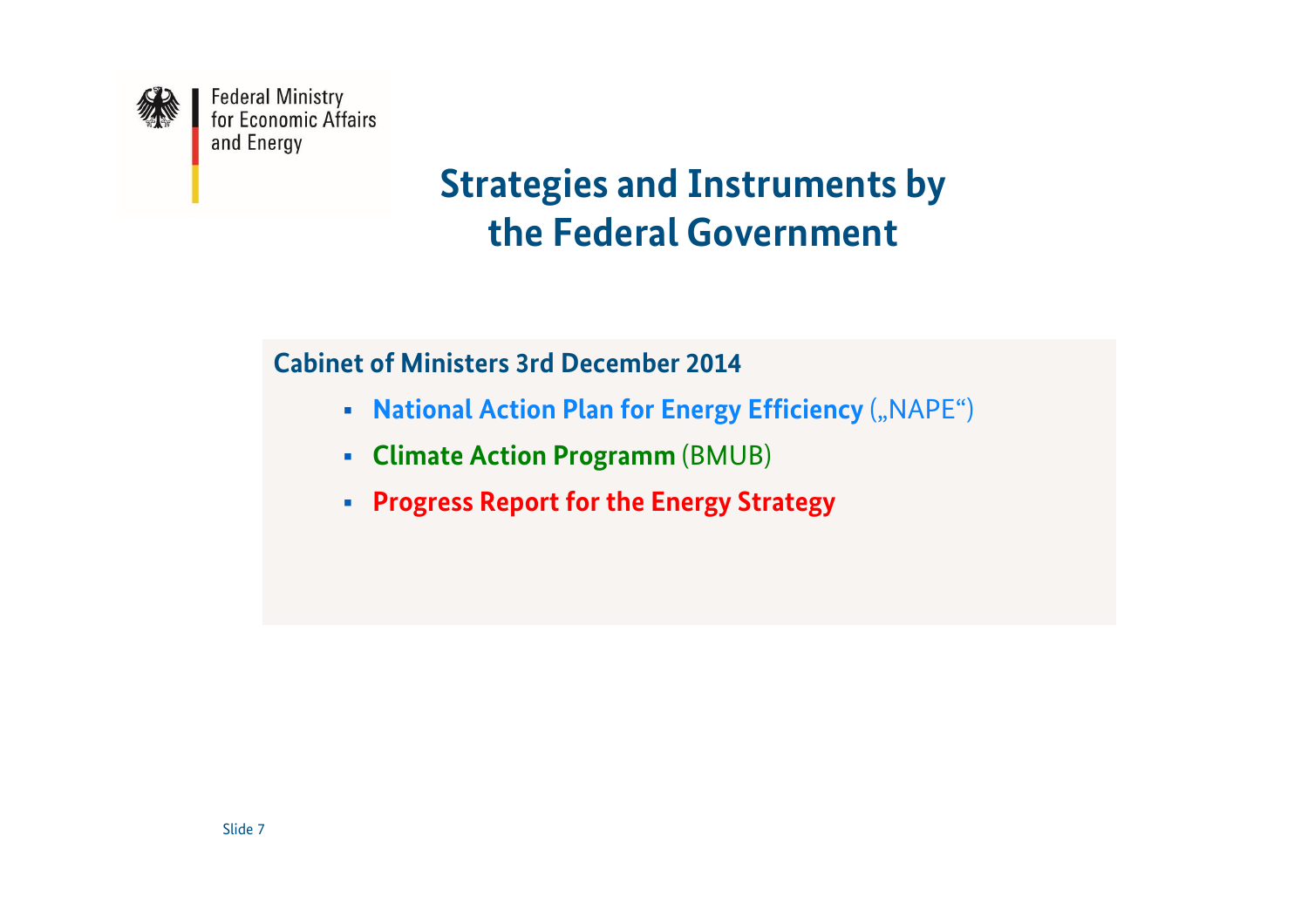

## **National Energy Efficiency Action Plan (NAPE)**

- Contains **immediate measures** that are both quantifiable and non-quantifiable, as well as measures for the establishing of a **permanent processes**
- **Comprehensive approaches**:
	- o Energy Efficiency Strategy for buildings
	- o Energy Efficiency as a business model
	- o Improve transparency and guideance
- **Immediate measures** of the NAPE lead to an additional reduction of primary energy consumption **of 390 to 460 PJ** or **25-30 Mio. t CO2** (data without transport)
- **Fullfills the EED:** requires additional savings of 290 PJ Final energy consumption (cumulated for 2015-2020)
- **Supplies** to reach the Targets of the **Energy-Concept 2010**:
	- o Contributes an important share to reduce Energy Consumption until 2020 (PEV) and
	- $\circ$  to account for 50% of the remaining efforts to reach the 40%-target until 2020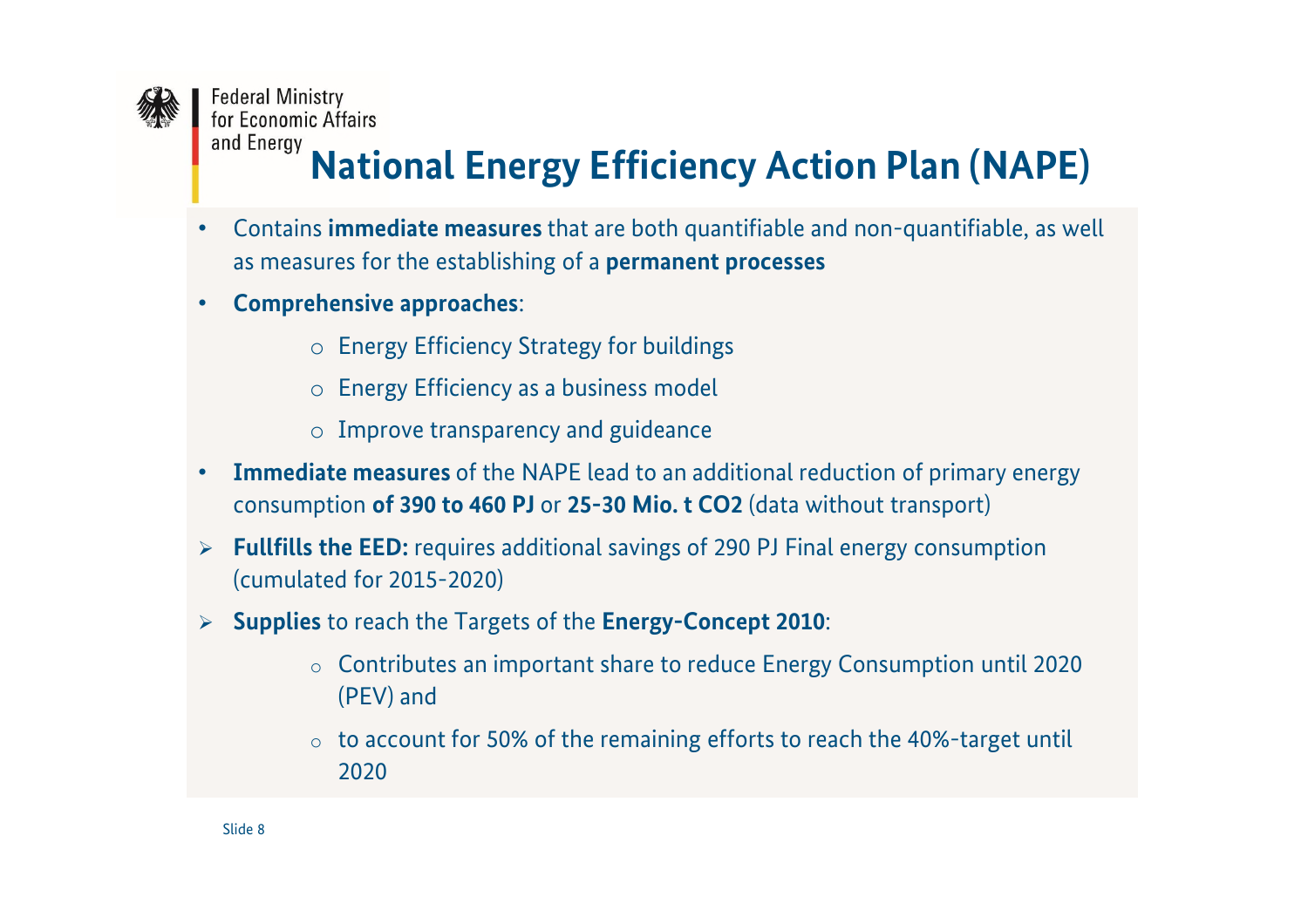

### **Building sector in the NAPE**

#### • **Immediate measures**

- o Improve of energy consultation
- o Tax depreciation for energetic renovation
- o Development and increasing CO2-building renovation subsidies
- o Checks and efficiency Labelling for existing Heating
- **Mid-term measures (Energy Efficiency Strategy buildings ESG):**
	- $\circ$  Subsidies for energy consulting in municipality
	- o Further development of energy saving law
	- $\circ$  Examination of the flat-rent-law to stimulate energetic renovations
	- o Concepts for building specific renovation plans
	- o Enhancement of subsidies for RES in buildings
	- o Increase the implementation of new technical standards; Establish a research network to improve research funding
	- $\triangleright$  Holistic approach with all stakeholders
	- $\triangleright$  synergies with other aspects (comfortable indoor climate, age-based)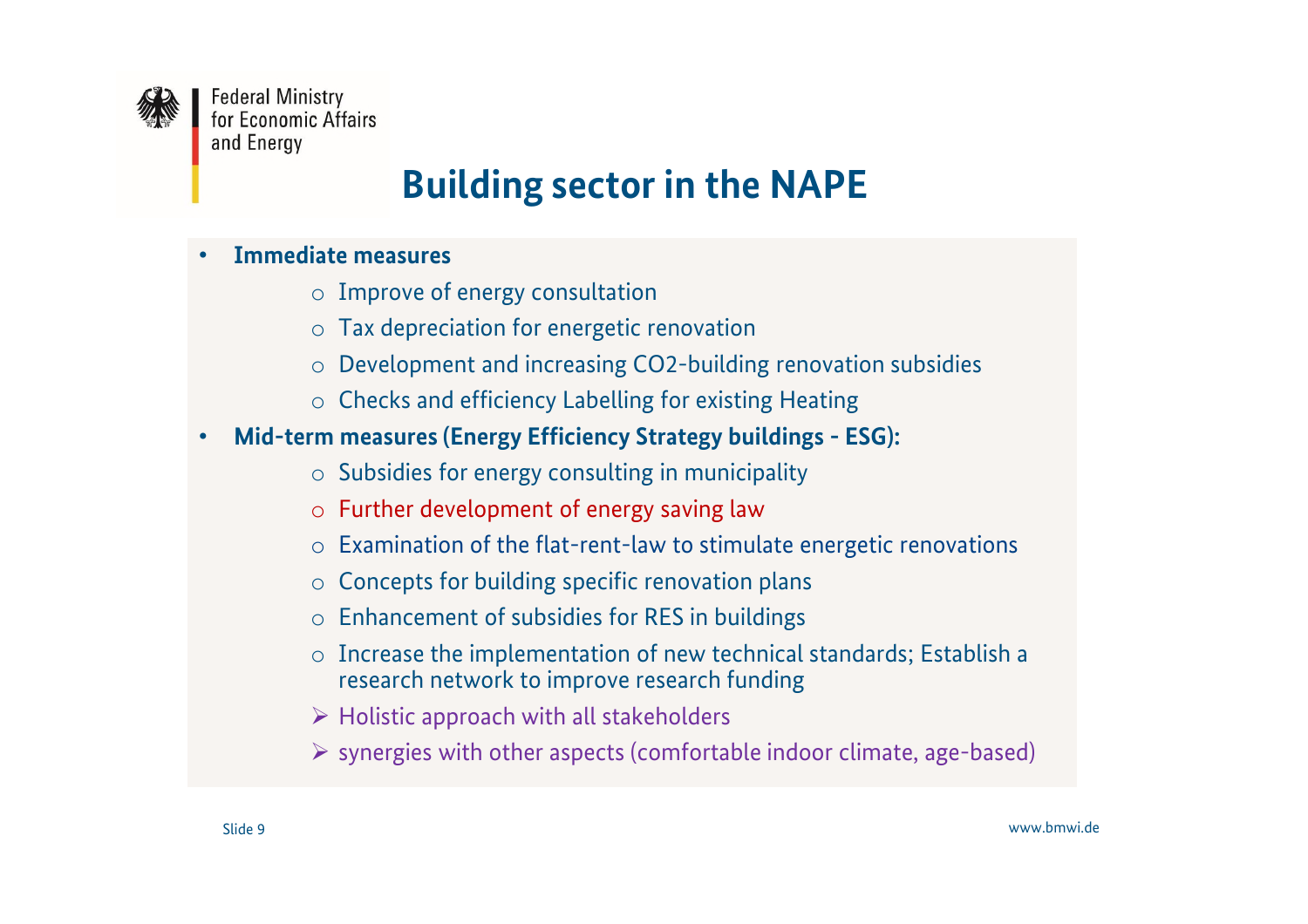

- (1) The German Energy Transition ("Energiewende")
- (2) National Energy Efficiency Action Plan (NAPE)
- **(3) Legal Framework –Building Sector**
- (4) Promotion of Energy Efficiency in the Building Sector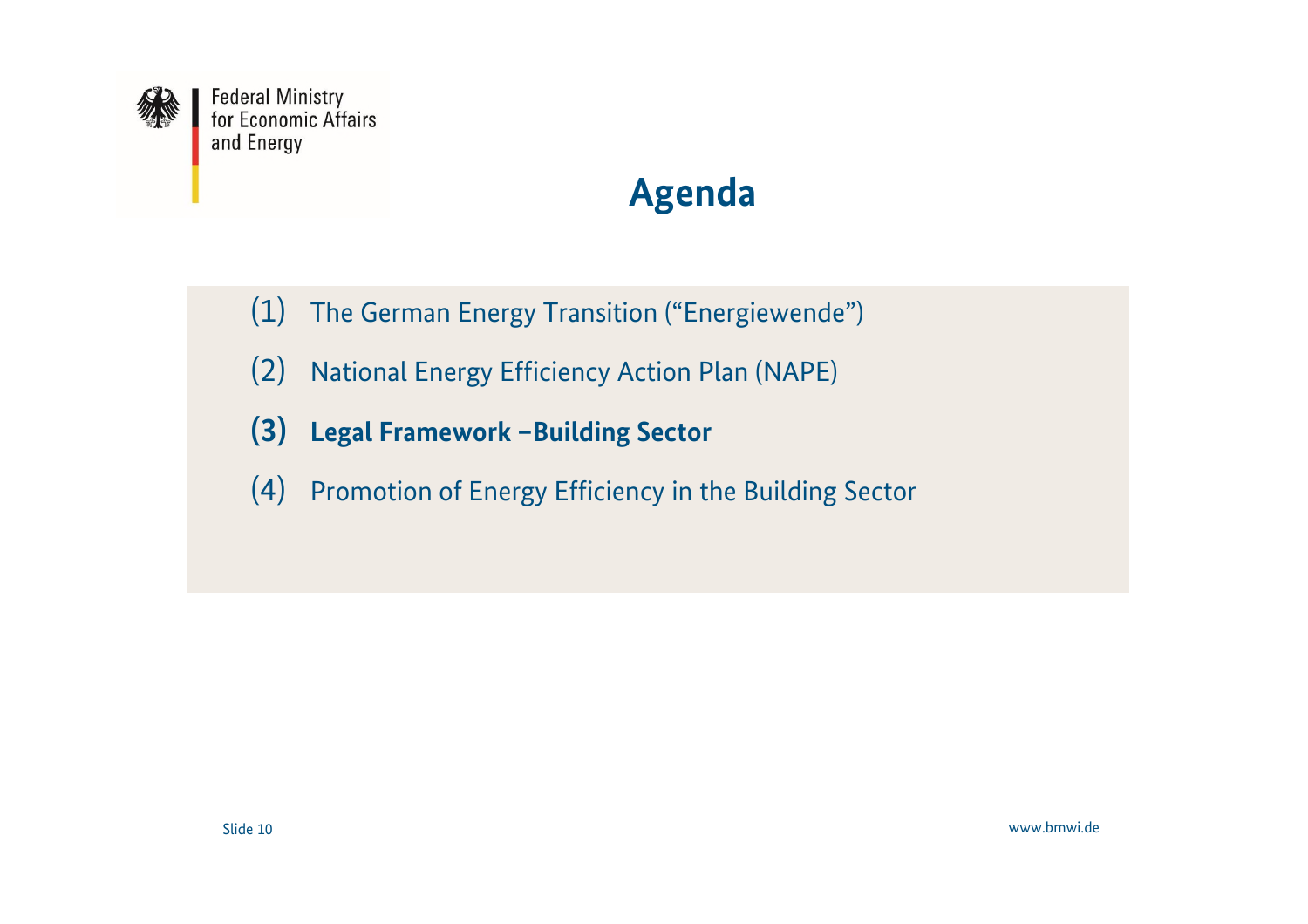

#### **Legal Framework – Building Sector**

- Germany requires minimum energy efficiency in buildings since 1977.
- The standards have become sharper both for **new buildings** and for **existing properties** in recent years and regulations (beside) got more and more complex
- The main legislative basis for this are the **Renewable Energy Heat Act** and the **Energy Saving Ordinance.**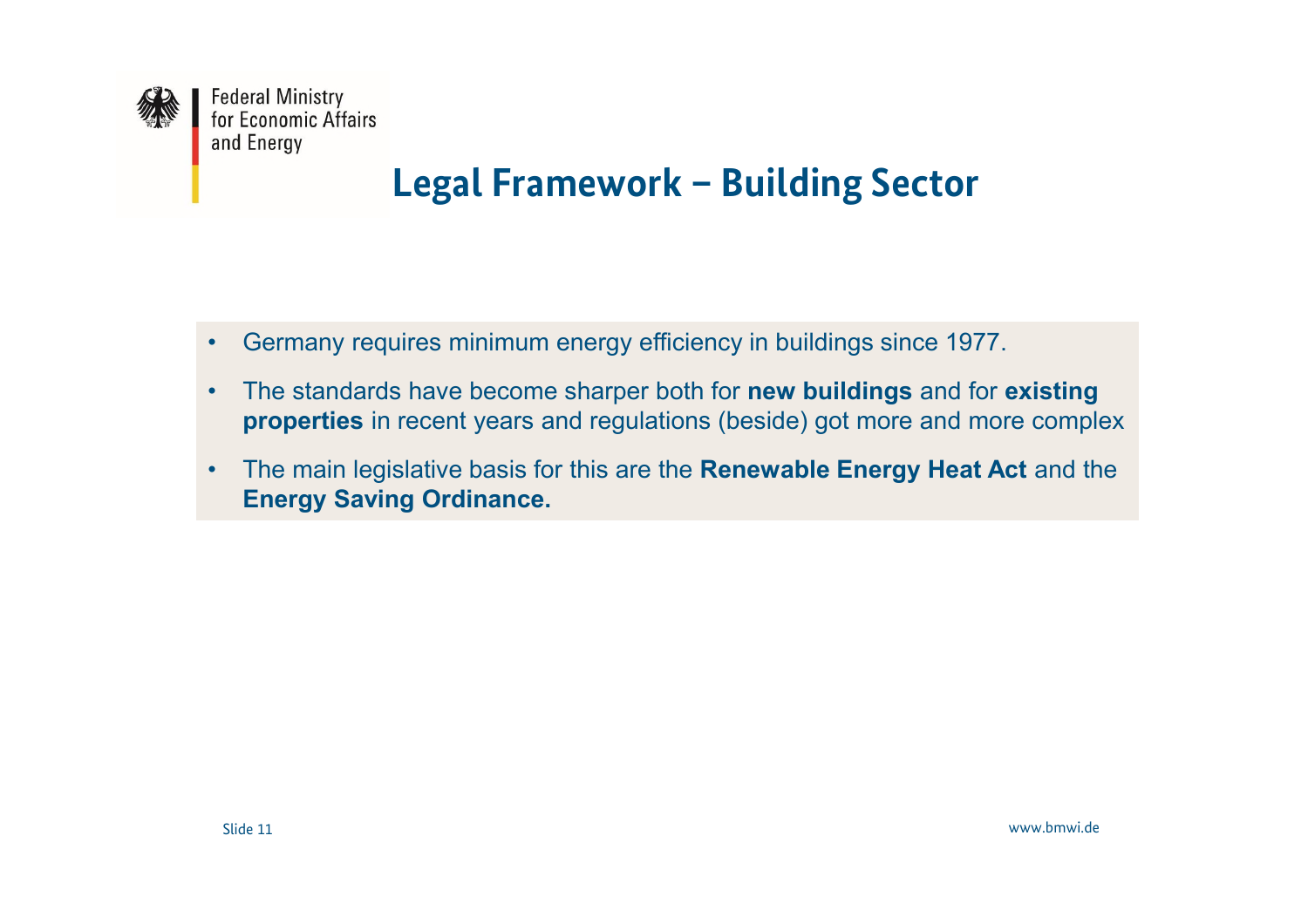

### **Renewable Energy Heating Act**



**Renewable Energy Heating Act (since 2009):**

- Germany's Renewable Energy Heating Act aims to account for **increase the share of renewable heat** to **14 percent** by 2020 (Score 2013 about 9 percent).
- **New building** owners private persons, firms, and the public sector **are obligated to get a certain share of** their **heat from renewable energy.**
- **Public owners** of **existing buildings** are obliged to use a share of RES even in cases of **major renovations**.
- **Private owners** of **existing buildings** get **financial support** for heat generating technologies using renewable energy (e.g. grants so-called Market Incentive Programme)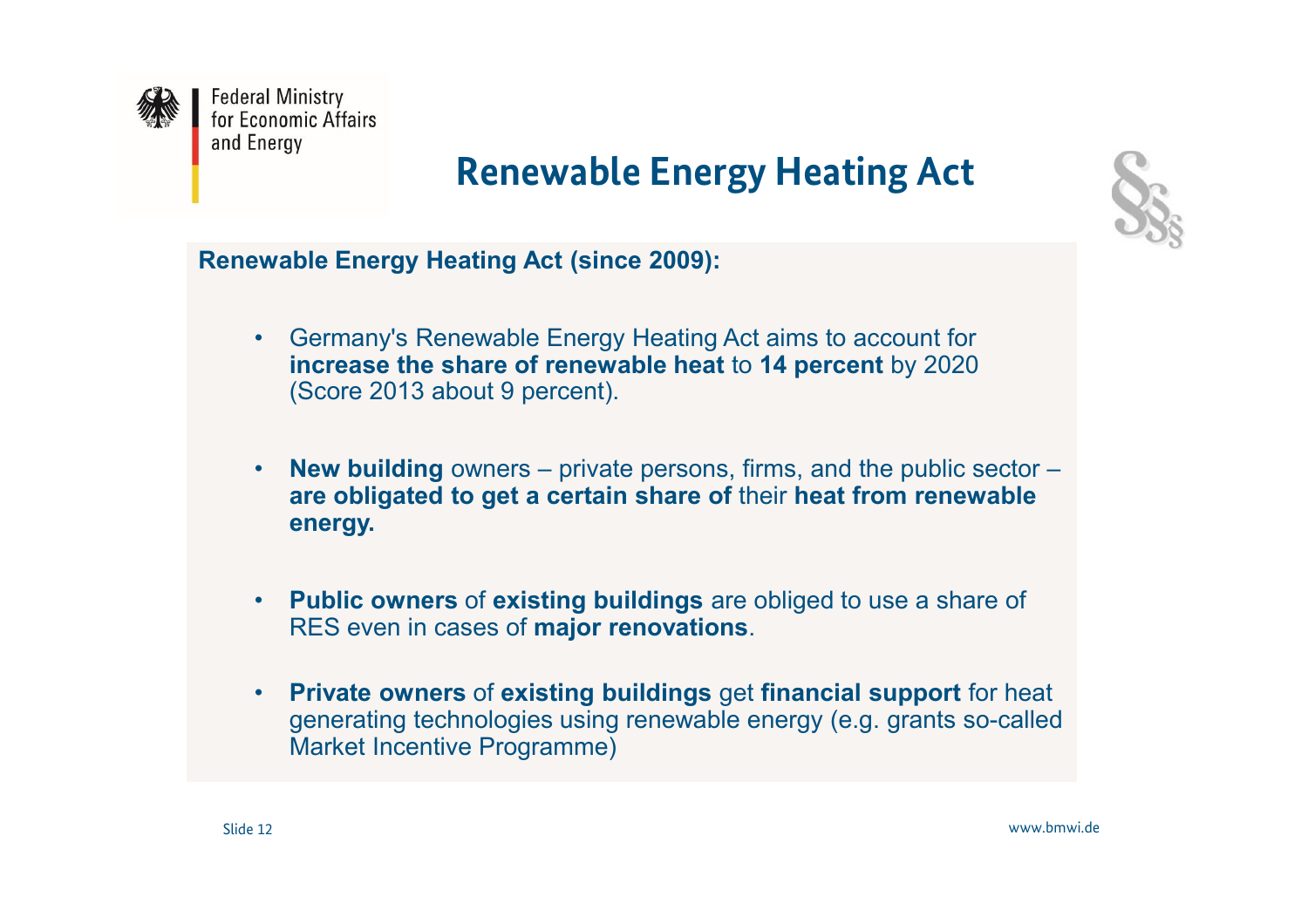

## **Energy Saving Ordinance I - Basic**



- Part of the **implementation** of the Energy Performance of Buildings Directive 2010/31/EU – EPBD
- Minimum **energy requirements for new buildings** in so far **as they are** heated or cooled **using energy**
- Minimum **energy requirements for refurbishment** and expansion of **existing buildings**
- Minimum **requirements for heating, cooling, air handling** and **lighting technology** and the **hot water supply** of buildings
	- All requirements are based upon the **cost optimal level** (economic feasibility)
- **Energy Performance Certificates (EPCs)** for buildings (existing and new)
- Energetic inspection of air conditioning systems
- Punishment of violations

• …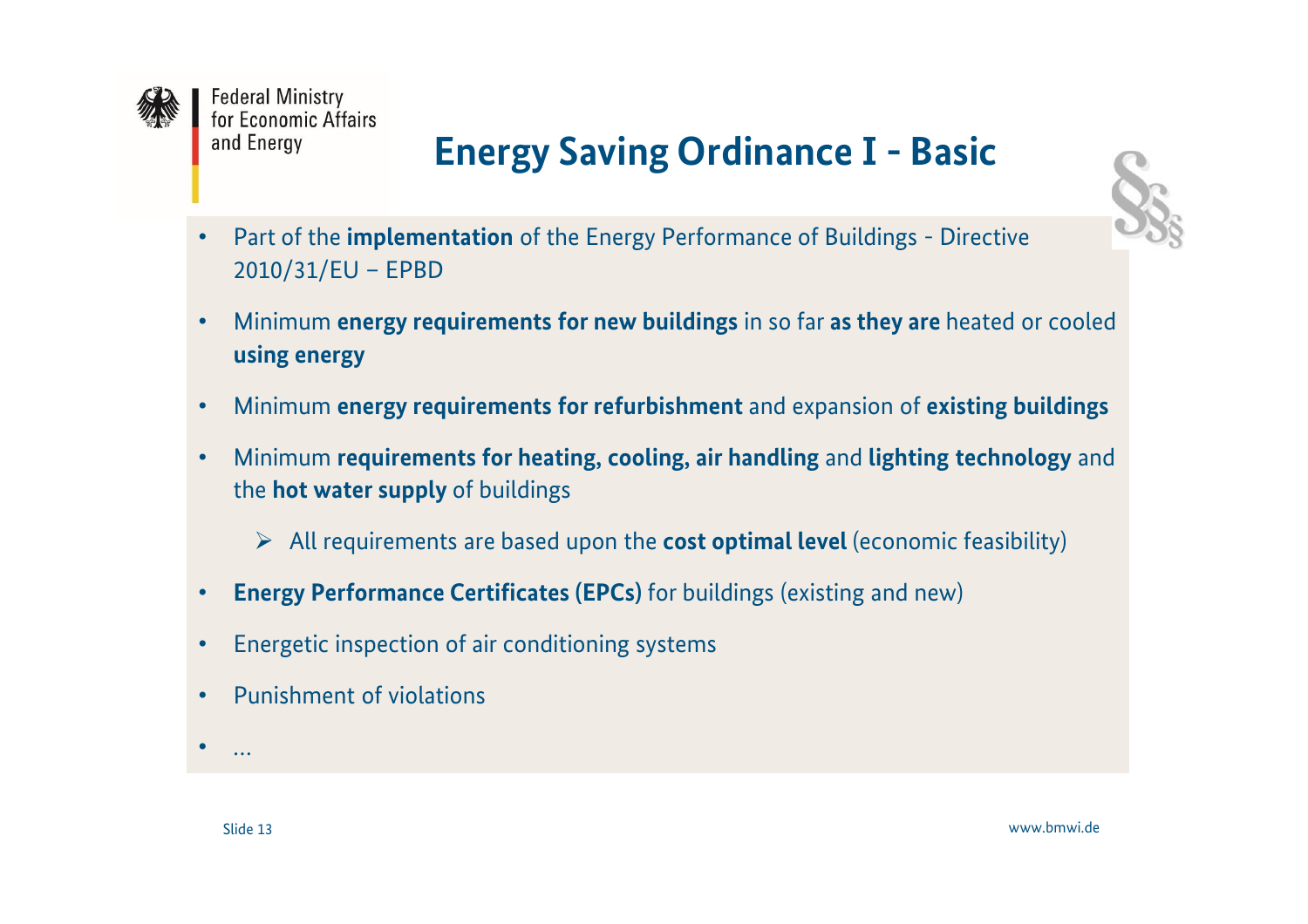

## **New Energy Saving Ordinance II (2014)**



- **Amendment of the Energy Saving Law** (EnEG): Creating the precondition to establish the Near Zero Emission Standard (Transposition of the EPBD) in 2016 by the EnEV
- Tightening of **the primary energy requirements** for **new buildings** from **2016 on 25 percent.**
- **There are some mandatory retrofitting obligations** (e.g. to insulate the upper floor ceiling, insulation of pipes and fittings or to substitute old heaters – operating before 1985).
- Owners of real estate are required to pass an **energy performance certificate to the buyer or tenant**. The energy performance certificate must be presented at time of visit.
- **New efficiency classes** in the EPC

• …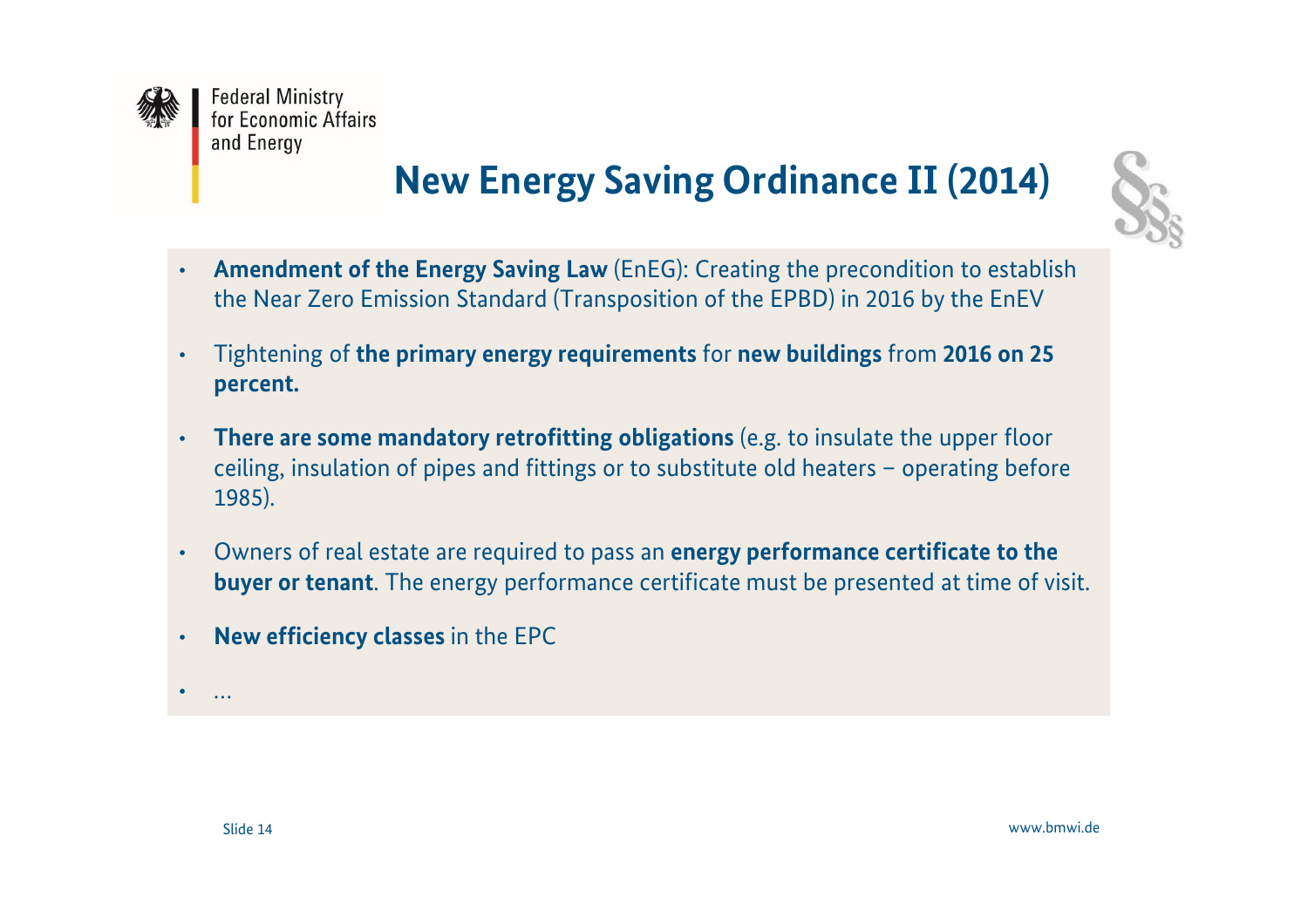



#### **New efficiency classes**

The efficiency class is determined by the final energy demand (respectively the energy consumption)

#### A+ A <sup>B</sup> <sup>C</sup> <sup>D</sup> <sup>E</sup> <sup>F</sup> <sup>G</sup> <sup>H</sup> **ENERGIEAUSWEISfür Wohngebäude** gemäß den §§ 16 ff. der Energieeinsparverordnung (EnEV) vom <sup>1</sup>

**Berechneter Energiebedarf des Gebäudes 2**

**Registriernummer** <sup>2</sup> (oder: "Registriernummer wurde beantragt am...")



| <b>Efficiency Class</b> | <b>Final Energy</b><br>[ $kWh/(m^2 \cdot a)$ ] |
|-------------------------|------------------------------------------------|
| A+                      | < 30                                           |
| A                       | < 50                                           |
| B                       | < 75                                           |
| C                       | < 100                                          |
| D                       | < 130                                          |
| E                       | < 160                                          |
| F                       | < 200                                          |
| G                       | < 250                                          |
| н                       | > 250                                          |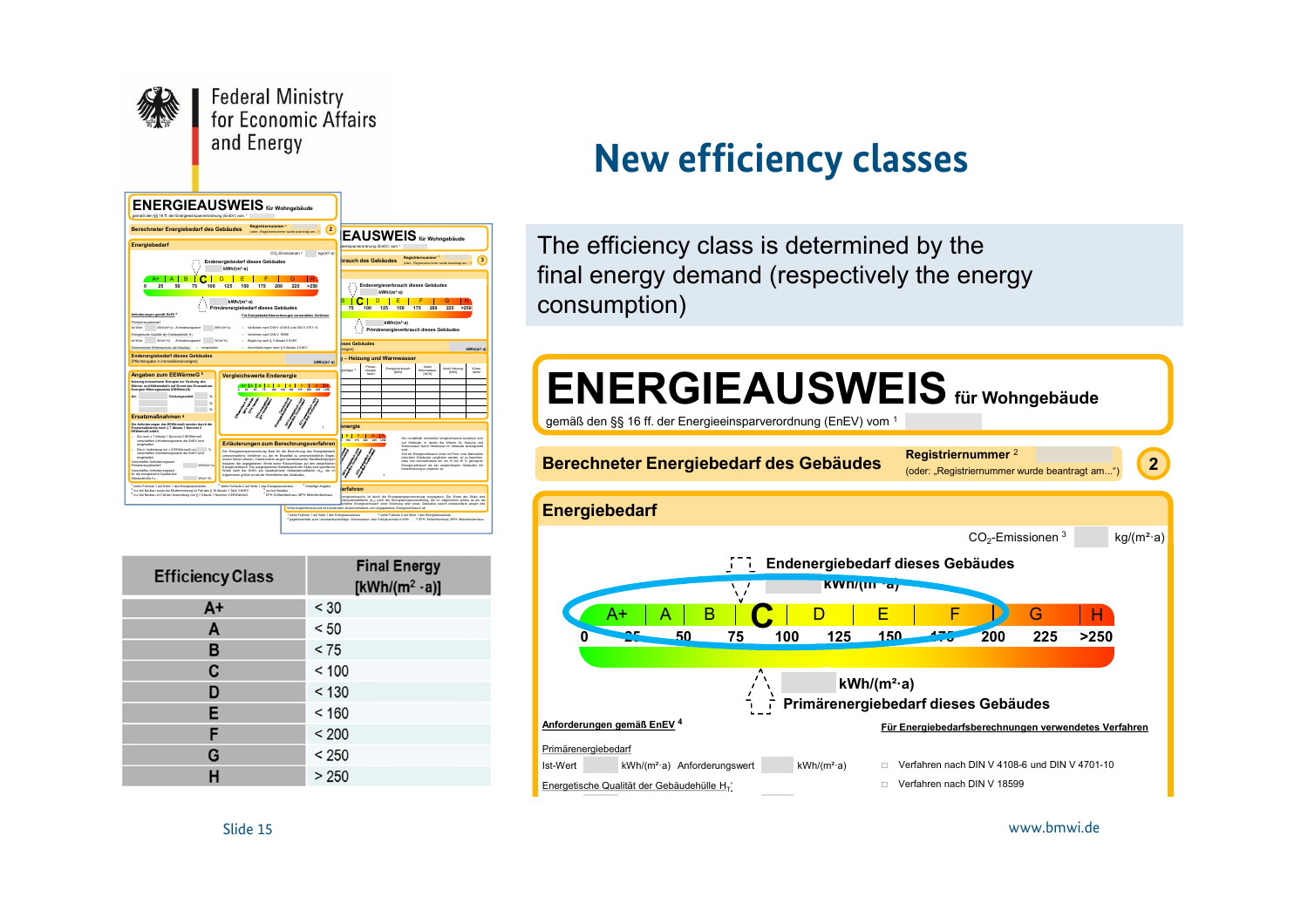

## **Energy Saving Ordinance III – further developments**

- Establishing the **Near Zero Emission Standard** (Transposition of the EPBD) until the end of 2016 – research project is running
- Checking the **requirements for existing buildings** ion the base of cost-optimal level
- Verifying **transparency and clearness** of EPCs
- Checking to make the **execution even more effective** (responsible: Bundesländer)
- Assessment of **Reconcilation** of EnEV and EEWärmeG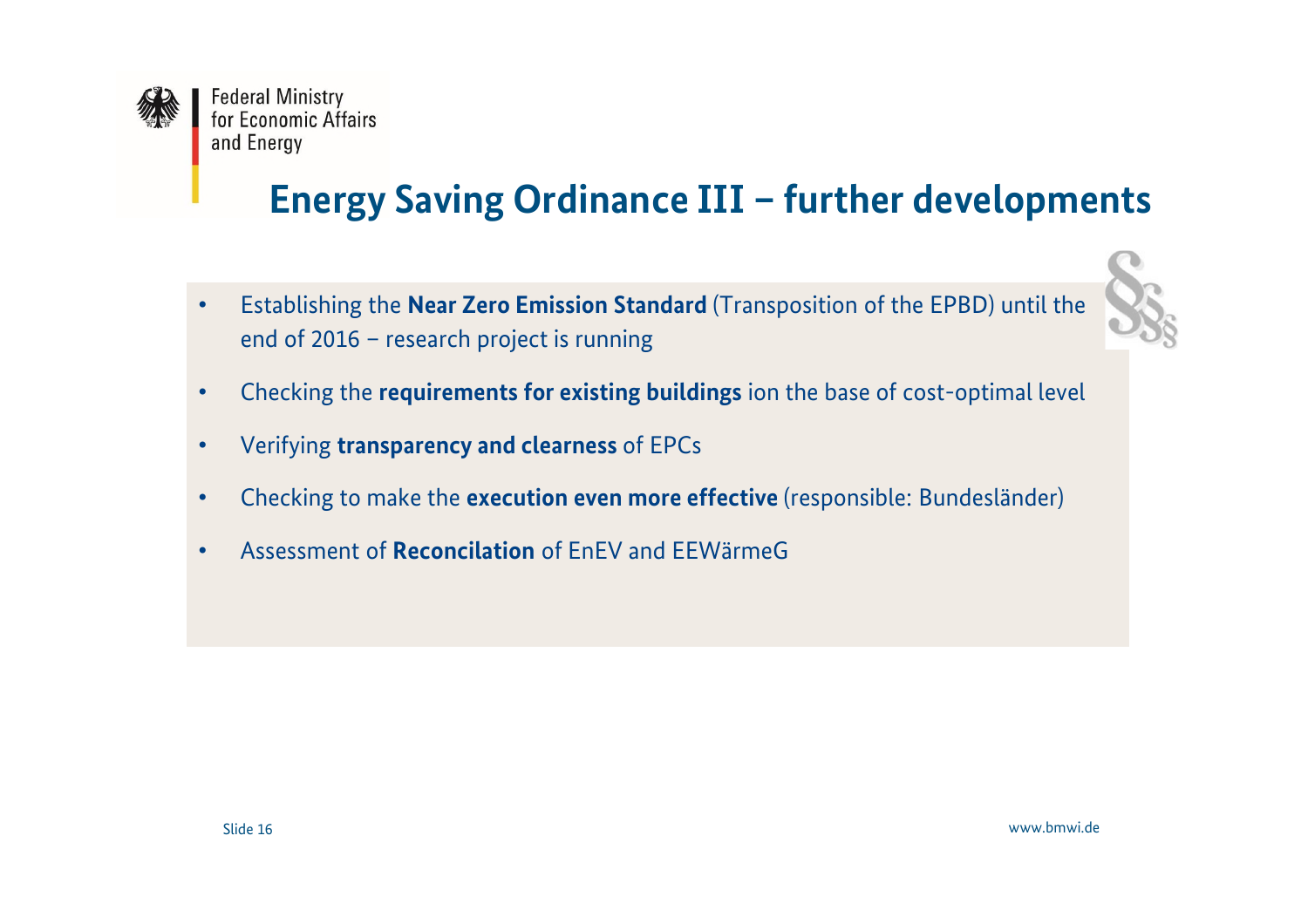

#### **Requirements and results**

Primary Energy Demand (PED) for Heating [kWh/m<sup>2</sup>a] e.g. one-family house

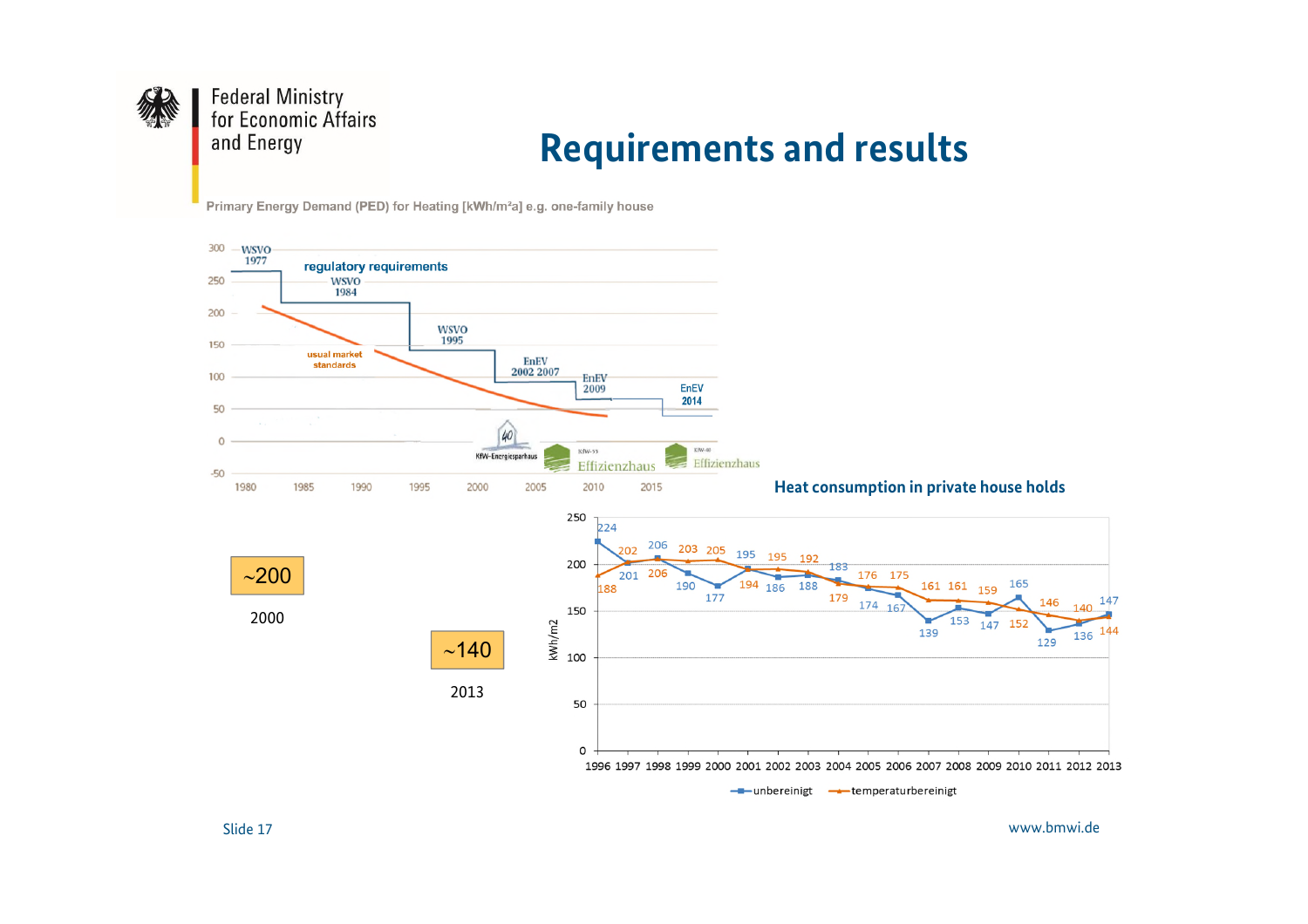

- (1) The German Energy Transition ("Energiewende")
- (2) National Energy Efficiency Action Plan (NAPE)
- (3) Legal Framework –Building Sector
- **(4) Promotion of Energy Efficiency in Building Sector**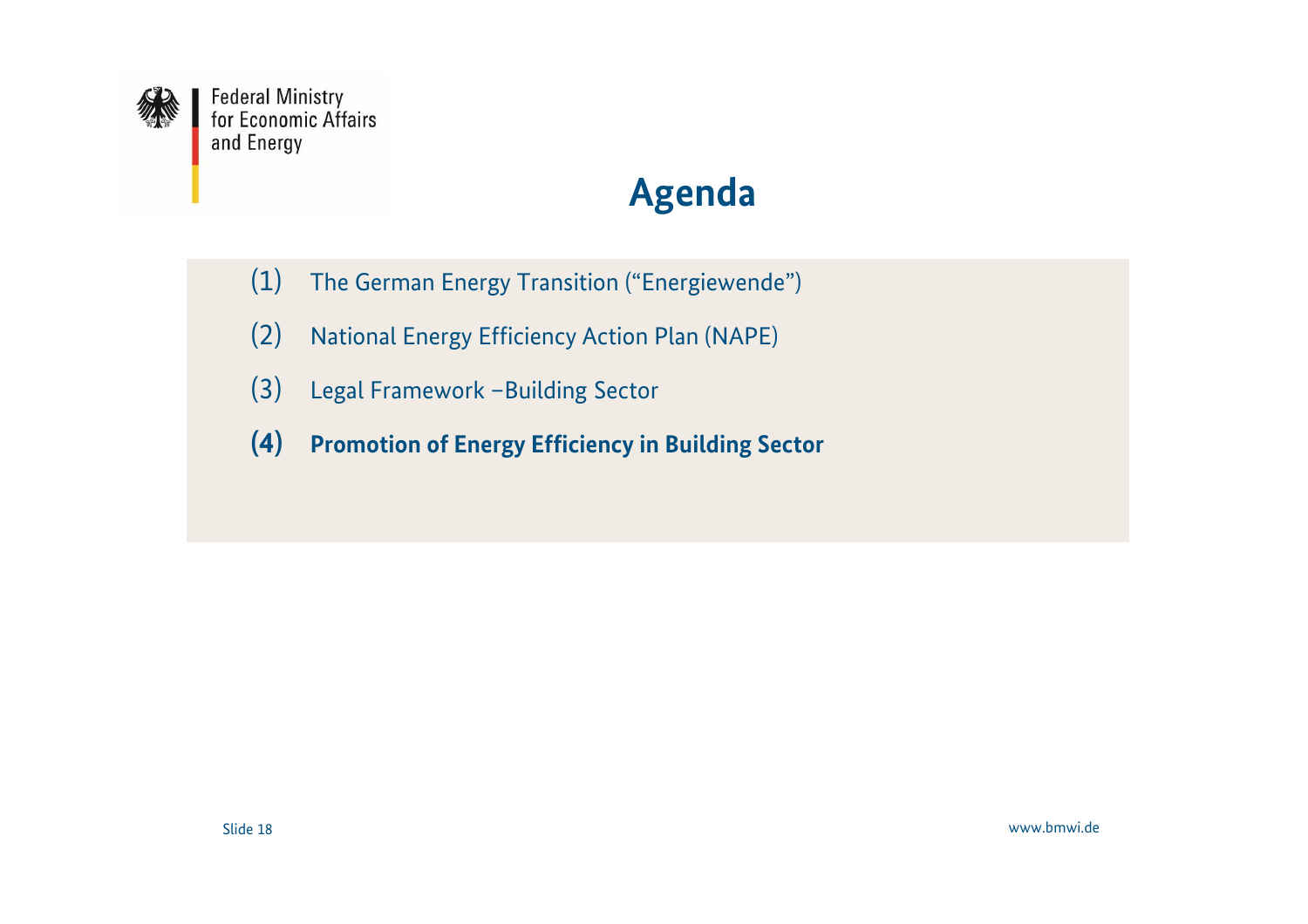

#### **Important Promotional Programmes**

- **On-site Consultation on Energy Saving** supports house owners to get a first analysis of their building's energy saving potential and possible measures, including finance
- **CO<sup>2</sup> -Retrofitting Programme** grants and loans for constructing and retrofitting residential buildings and buildings of the local public and social infrastructure
- **KfW Energy Efficiency Programme** offers loans for retrofitting non-residential buildings
- **Market Incentive Programm**e supports the owners of existing buildings in the use of renewable energy for heating or cooling (solar, biomass, geothermal installations)
- **Baseline for all Promotion Programs: legal requirements of EEWärmeG und EnEV**